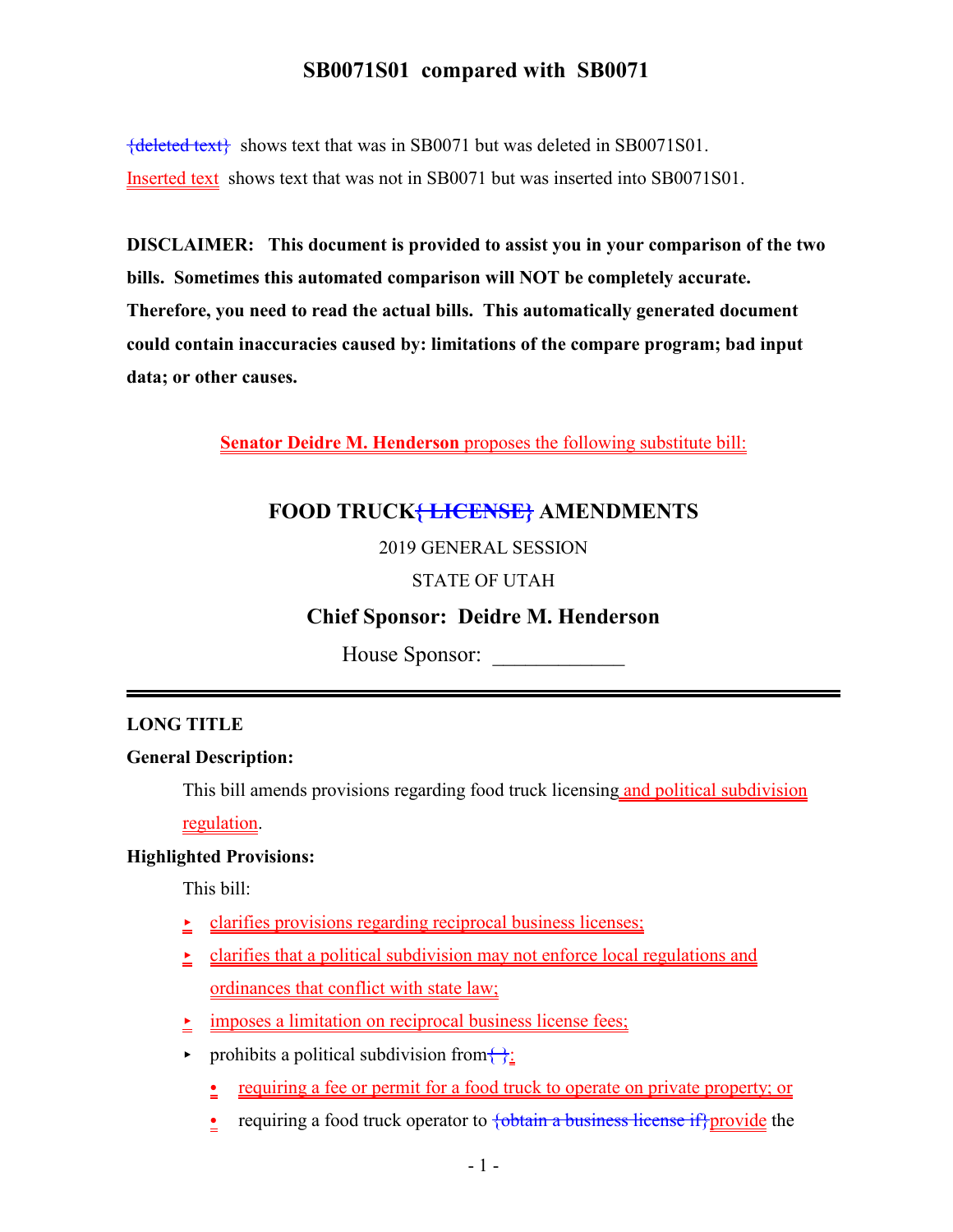dates, times, and duration of food truck  $\frac{1}{2}$  {operator has a license from another political subdivision {operation;

- < {requires a food truck operator to obtain a business license, health department permit, and fire safety certification in the political subdivision in which the food truck conducts the majority of the food truck's operations;
- sets a criminal penalty for violating a license, permit, and certification requirement;
- repeals provisions related to reciprocal licensing and related reciprocal fees;
- < repeals provisions related to reciprocal health department permits and related reciprocal fees<sup>{allows a food truck to operate in a stationary manner at a temporary</sup> mass gathering for multiple dates without moving in certain circumstances; and
	- < makes technical and conforming changes.

#### **Money Appropriated in this Bill:**

None

### **Other Special Clauses:**

None

#### **Utah Code Sections Affected:**

AMENDS:

**11-56-103**, as last amended by Laws of Utah 2018, Chapter 172

**{11-56-104}11-56-105**, as enacted by Laws of Utah 2017, Chapter 165

**11-56-106**, as last amended by Laws of Utah 2018, Chapter 172

*Be it enacted by the Legislature of the state of Utah:*

Section 1. Section **11-56-103** is amended to read:

#### **11-56-103. Licensing -- Reciprocity -- Fees.**

(1) A political subdivision may not:

(a) require a separate license or fee beyond the initial or reciprocal business license

described in Subsection (2) and the fee [for the operation of a] described in Subsection (3), regardless of whether the food truck operates in more than one location or on more than one day within the political subdivision in the same calendar year;

- (b) require a fee for each employee the food truck operator employs; or
- (c) as a business license qualification, require a food truck operator or food truck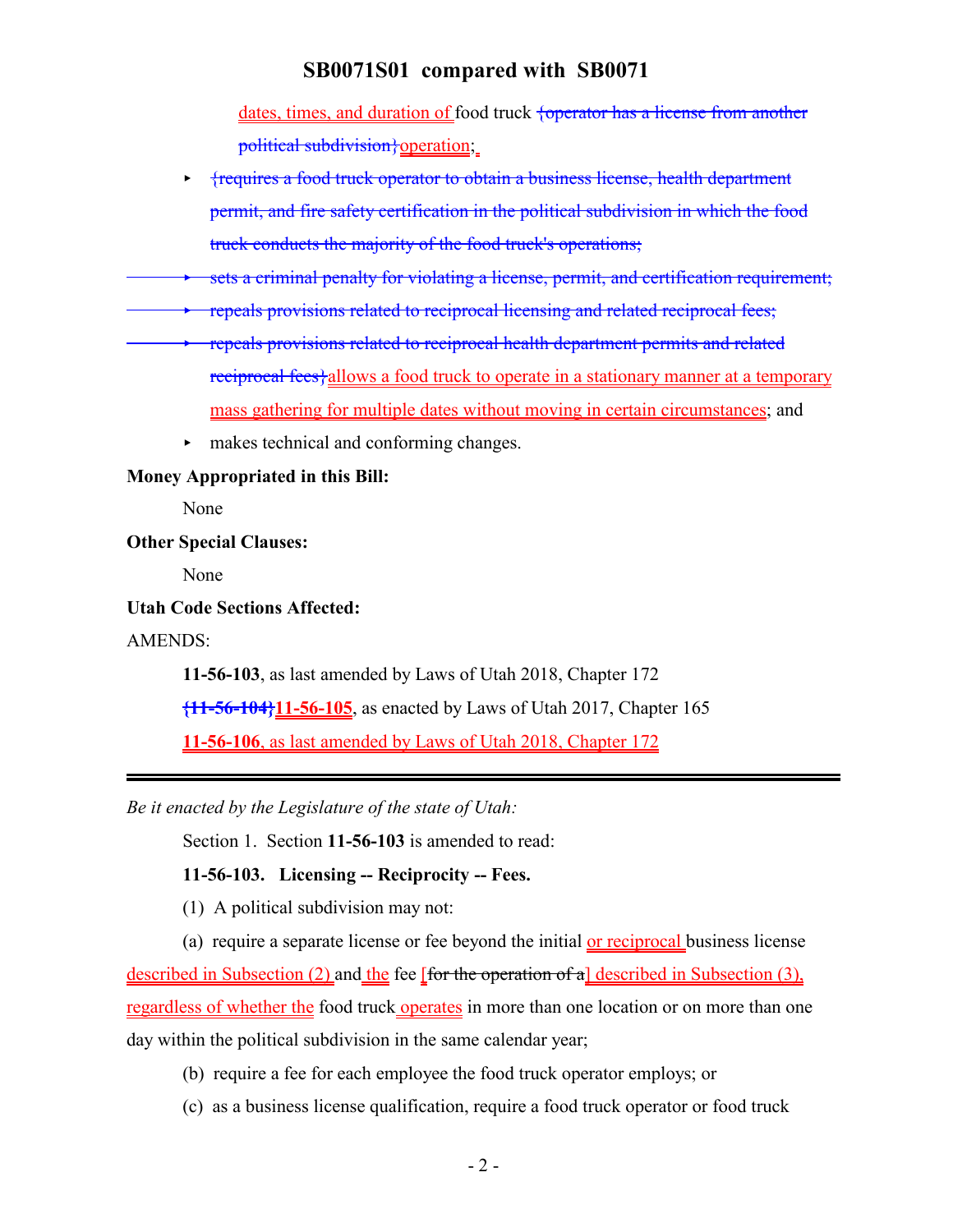vendor to:

(i) submit to or offer proof of a criminal background check; or

(ii) demonstrate how the operation of the food truck will comply with a land use or zoning ordinance at the time the operator or vendor applies for the business license.

(2) (a) A political subdivision  $\{\}$ shall grant a business license to operate a food truck within the political subdivision to  $\frac{1}{2}$  may not require a food truck operator who has obtained a business license to operate a food truck in another political subdivision within the state  $\{\hat{f}\}$ if the food truck operator presents to the political subdivision: { to obtain a separate additional license to operate within the political subdivision.

(b) (i) A food truck operator may not engage in commerce in any political subdivision without first obtaining, where appropriate from the political subdivision with jurisdiction over the area in which the majority of the food truck's operations take place:

 $\{\text{(i)}\}\text{(A)}$  a [current]}

(i) a current business license  $\{\}$  from the other political subdivision within the state  $\{\}$ ;

 ${\text{[B]}(\text{ii})\{\text{[B]}\}\text{ a }\{\text{[current}\{\text{]}\}\text{ health department food truck permit }\{\text{[} \}\text{from a local}\}$ health department within the state { that the relevant health department issued or renewed within the previous year; and

 $\uparrow$ ; and

(iii) a current approval of  $a<sub>1</sub>$  political subdivision within the state that shows]

(C) a certification, that the political subdivision fissued or renewed within the  ${previous year,} state that shows that the food truck passed a fire safety inspection {}that the$ other political subdivision conducted $\{\}$  in accordance with Subsection 11-56-104 $\{\frac{(4)}{(4)}\}$ 

(ii) A violation of Subsection (2)(b)(i) is a class B misdemeanor.

 $\frac{1}{2}(4)(a)$ .

(b) If a food truck operator presents the documents described in Subsection (2)(a), the political subdivision may not:  $\{ \}$ 

 ${f}(\hat{i})$  impose additional license qualification requirements on the food truck operator before issuing a license to operate within the political subdivision, except for charging a fee in accordance with Subsection (3); or  $\{\}$ 

 $\{f\}(i)$  issue a license that expires on a date earlier or later than the day on which the license described in Subsection  $(2)(a)(i)$  expires.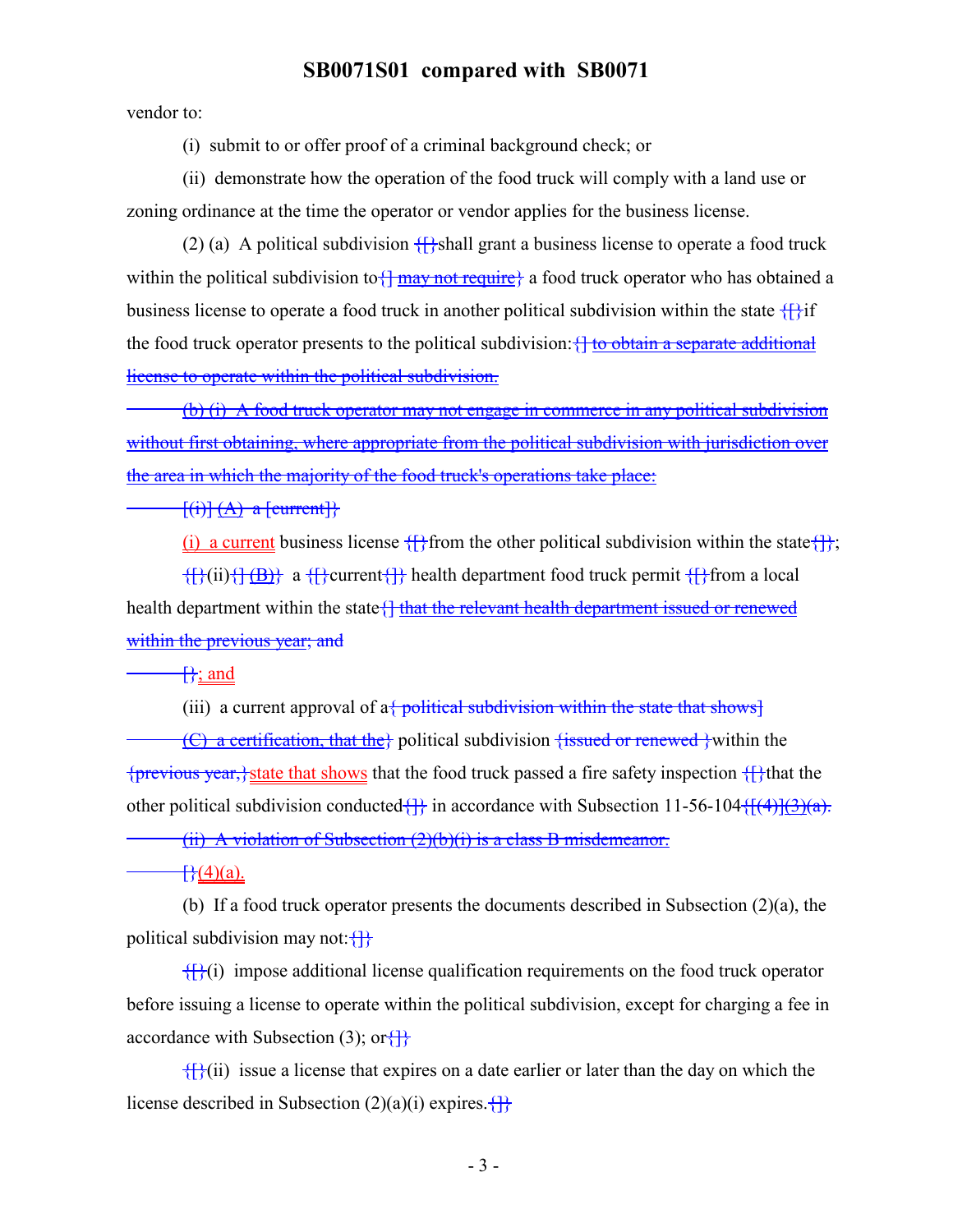${f}{f}(c)$  Nothing in this Subsection (2) prevents a political subdivision from enforcing ${f}$ 

(c) Before operating in a political subdivision, a food truck operator shall request a copy of the political subdivision's land use regulations  $\{\}$ , zoning, and other ordinances in relation  $\{\}$  pertaining to the operation of a food truck  $\{$ .

(d) Upon request by an officer of a political subdivision, a food truck operator shall provide a copy of the documents described in Subsection (2)(b)(i).

 $(3)$   $\{a\}$  A  $\}$  to the extent that the regulations and ordinances do not conflict with this chapter.

(3) (a)  $[A]$  For an initial business license, a political subdivision may only charge a licensing fee to a food truck operator in an amount that reimburses the political subdivision for the actual cost of [regulating the food truck] processing the business license.

 ${f}{f}{f}(b)$  For a reciprocal business license that a political subdivision issues in accordance with Subsection (2), the political subdivision shall reduce the amount of the business licensing fee to an amount that:

 $(i)$  accounts for the actual administrative burden on the political subdivision[ $\cdot$ ] for processing the reciprocal license; and

(ii) does not exceed \$25.

(4) Nothing in this section prevents a political subdivision from:

(a) requiring a food truck operator to comply with local zoning and land use regulations to the extent that the regulations do not conflict with this chapter;

(b) promulgating local ordinances and regulations consistent with this section that address how and where a food truck may operate within the political subdivision;  $\frac{1}{2}$ 

(c) requiring a food truck operator to obtain an event permit, in accordance with Section 11-56-105 $\{\}$ ; or $\{\}$ .

 ${f}{f}(d)$  revoking a license that the political subdivision has issued if the operation of the related food truck within the political subdivision violates the terms of the license.  $\{\}$ 

Section 2. Section {**11-56-104**}**11-56-105** is amended to read:

{**11-56-104**}**11-56-105. {Safety and health inspections and permits -- Reciprocity -- Fees.**

**(1) A}Food truck events.**

(1) Subject to Subsection (4), a political subdivision may not require a food truck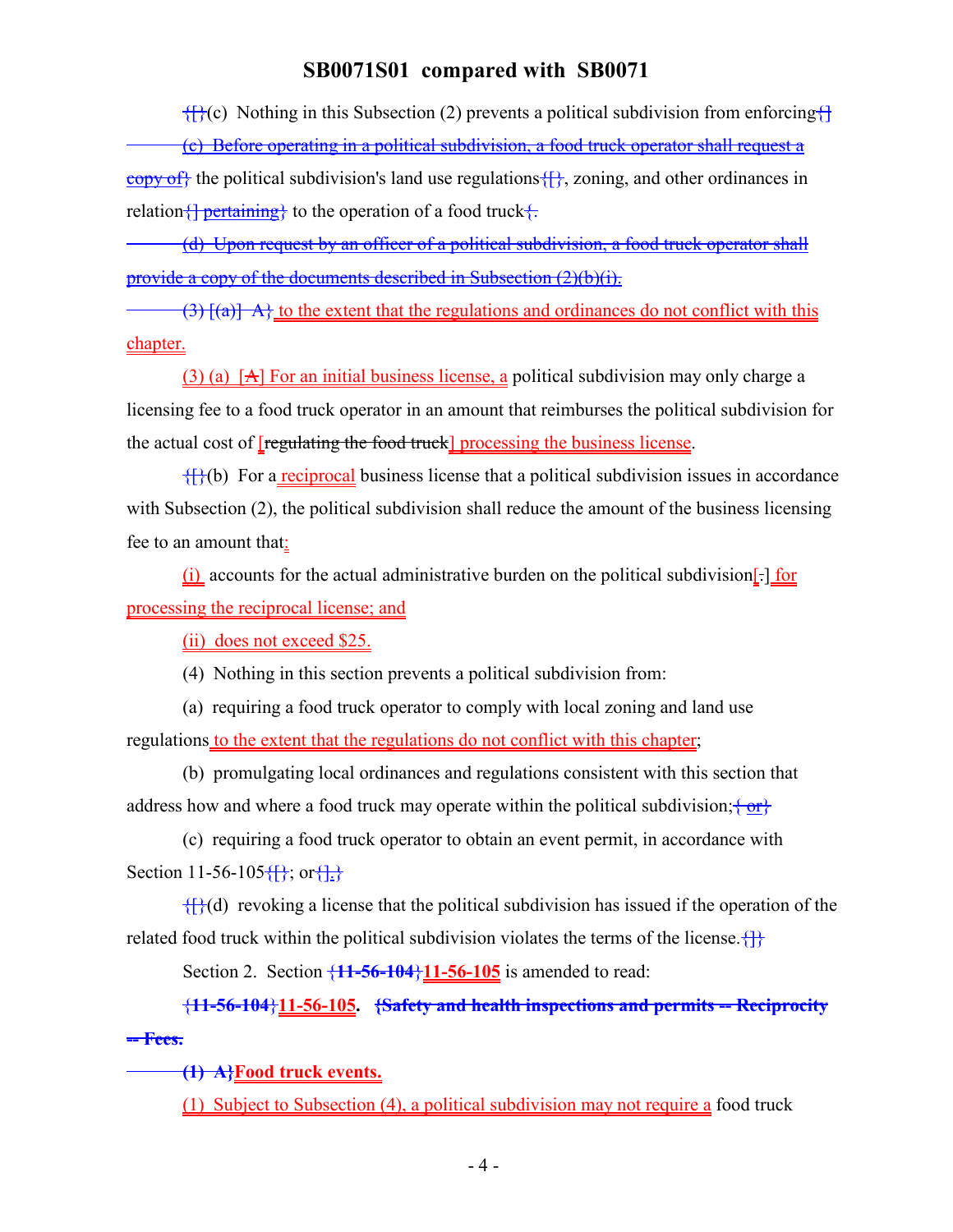operator {shall obtain an annual health department food truck permit from the local health department with jurisdiction over the area in which the majority of the food truck's operations takes place.

 $\frac{1}{2}$  (a) A local health department shall grant a health department food truck to pay any fee or obtain from the political subdivision  $\left[\frac{a_n}{a_n} \frac{b_n}{c_n}\right]$  any permit to operate a food truck {within the jurisdiction of the local health department to a food truck operator who has obtained the health department food truck permit described in Subsection (1) from another local health department within the state if the food truck operator presents to the local health department the current health department food truck permit from the other local health department.

[(b) If a food truck operator presents the health department food truck permit described in Subsection (1), the local health department may not:

[(i) impose additional permit qualification requirements on the food truck operator before issuing a health department food truck permit to operate within the jurisdiction of the local health department, except for charging a fee in accordance with Subsection (3); or

[(ii) issue a health department food truck permit that expires on a date earlier or later than the day on which the permit described in Subsection (1) expires.]

 $[(3) (a)] (2)$  A local health department may only charge a health department food truck permit fee to a food truck operator in an amount that reimburses the local health department for the cost of regulating the food truck.

[(b) For a health department food truck permit that a local health department issues in accordance with Subsection (2), the local health department shall reduce the amount of the food truck permit fee to an amount that accounts for the lower administrative burden on the local health department.]

 $[(4)] (3) (a)$  A political subdivision inspecting a food truck for fire safety shall conduct the inspection based on the criteria that the Utah Fire Prevention Board, created in Section 53-7-203, establishes in accordance with Section 53-7-204.

(b)  $[(i)]$  A political subdivision shall consider valid) at a food truck event that takes place on private property within the political {subdivision's jurisdiction an approval from another}subdivision, regardless of whether the event is open or closed to the public.

(2) If the food truck operator has a business license from any political subdivision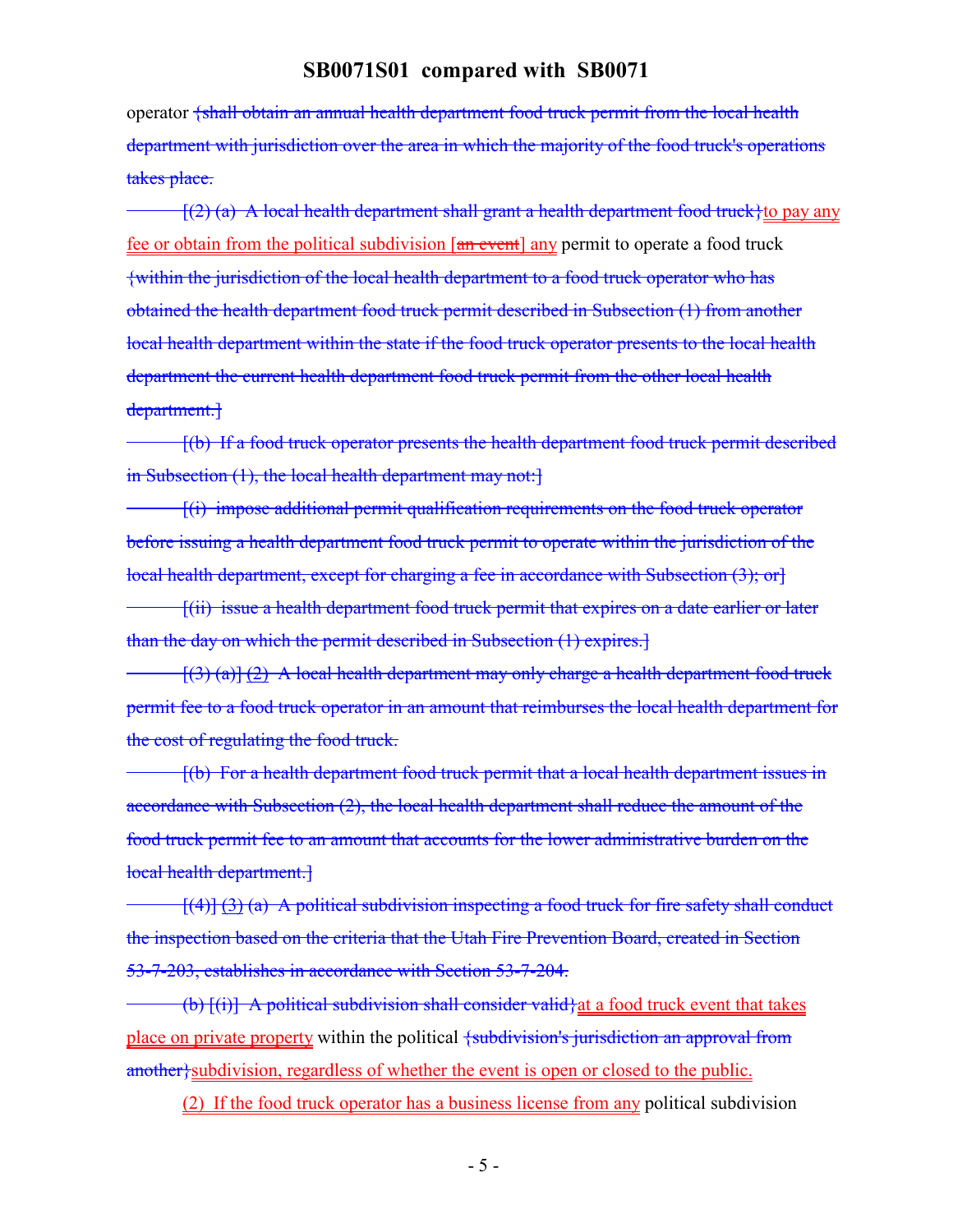within the state that shows that the food truck passed a fire safety inspection that the other political subdivision conducted.

 $\frac{f(ii) A}{a}$  political subdivision may not require  $\frac{fthat}{a}$  food truck pass a fire safety inspection in a given calendar year if the  $a$  food truck operator {presents } to pay any fee or obtain from the political subdivision an  $\frac{1}{2}$  additional business license or permit to operate a food truck at a food truck event that:

(a) takes place on private property within the political subdivision; and

(b) is not open to the public.

(3) If a political subdivision requires an event permit for a food truck event, the organizer of the food truck event may obtain the event permit on behalf of the food trucks that service the event.

(4) (a) Nothing in this section prohibits a county health department from requiring a permit for a temporary mass gathering.

(b) (i) A food truck operating at a temporary mass gathering that occurs over multiple days may operate in a stationary manner for up to five consecutive days without moving or changing location if the food truck maintains sanitary conditions and operates in compliance with the permitting requirements and regulations imposed on other food vendors at the temporary mass gathering.

(ii) A county health department may not impose a requirement on a food truck described in Subsection  $(4)(b)(i)$  fissued during the same calendar year.

 $\frac{f(5)}{4}$  (4) (a) Nothing in this section prevents a local that the county health department {from:

 $(i)$  requiring does not impose on other food vendors operating at the temporary mass gathering.

Section 3. Section **11-56-106** is amended to read:

**11-56-106. Food truck operation.**

A political subdivision may not:

(1) entirely or constructively prohibit food trucks in a zone in which a food establishment is a permitted or conditional use;

(2) prohibit the operation of a food truck within a given distance of a restaurant;

(3) restrict the total number of days a food truck operator  $\frac{1}{10}$  obtain an event permit, in